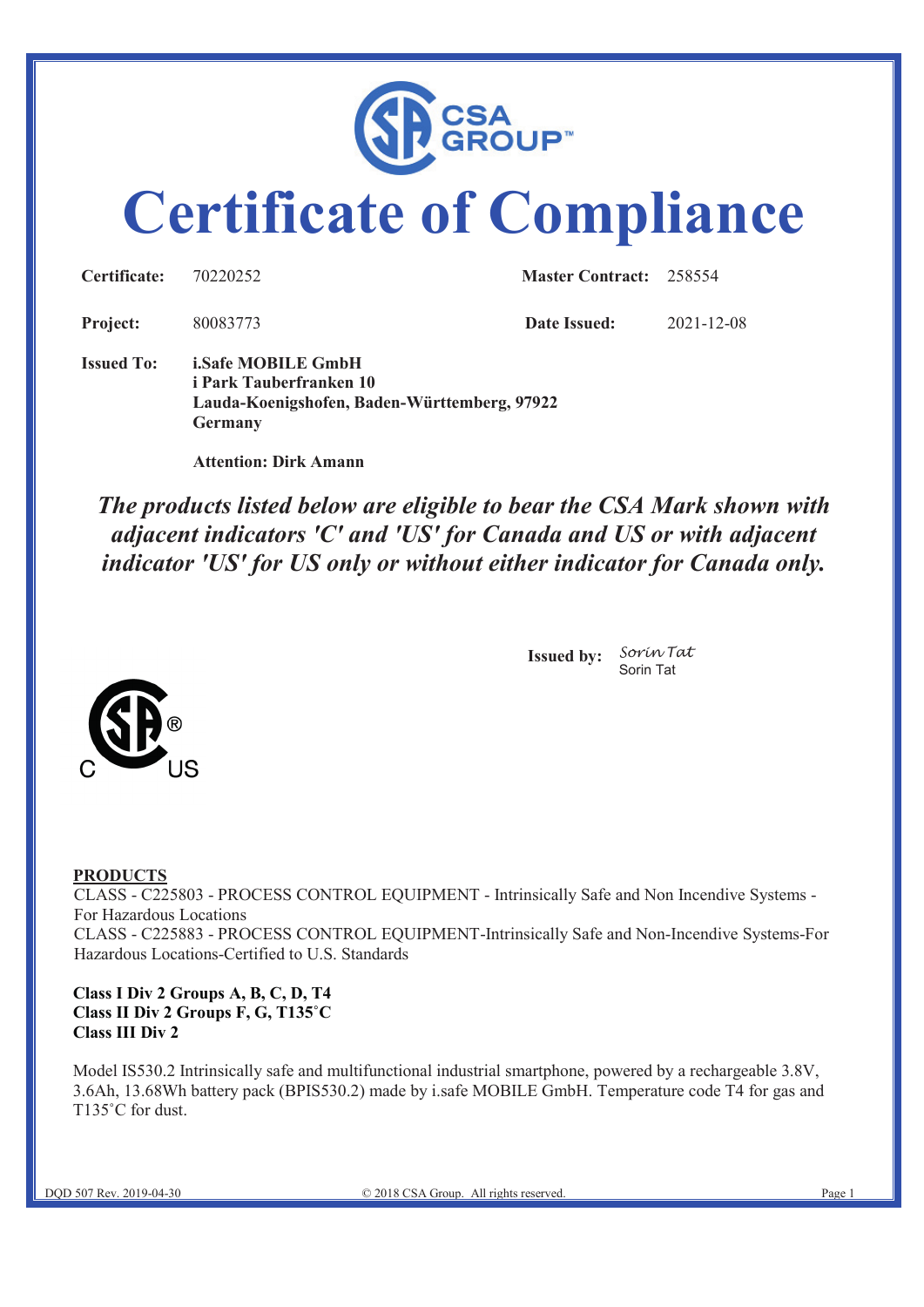

**Master Contract:** 258554 **Date Issued: 2021-12-08**

Ambient: -20 $^{\circ}$ C to +60 $^{\circ}$ C for operating and +5 $^{\circ}$ C to +35 $^{\circ}$ C for charging, with entity parameters for the ISM interface connection as specified in document 1029AD04 .Enclosure rating :IP64

#### **Conditions of Acceptability:**

- The battery shall only be charged outside the explosion hazardous areas only and using a suitably certified Class 2 power supply with the following output parameters:  $V = 5VDC I = 2000mA$ 

-The smartphone must be protected against excessive UV light emission and high electrostatic processes.

-The USB interface (type C) located at the bottom side is for data transmission and it is used in non hazardous areas. It is not permitted to open the USB interface cover in hazardous locations.

-The ISM interface of the IS530.2 located at the right side can be used within hazardous areas with approved headsets, Remote Speaker Microphones(RSM) and add-ons.

- For the ISM interface connection the intrinsically safe approved accessories must comply with entity parameters according to document 1029AD04 i.e. Headset IS-HS1.1 and IS-HS1.2 are approved to be used on ISM interface when securely attached to the ISM interface. If the ISM interface is not used, it must be securely closed by the cover provided for this purpose.

**Optional accessories:**

**Class I Div 2 Groups A, B, C, D, T4 Class II Div 2 Groups F, G , T135˚C Class III Div 2**

-Model IS-TH1xx.2 Trigger Handle Barcode Scanner connected by cable to the IS530.2 smartphone via the ISM interface connection with the connection parameters in accordance with the document 1029AD04. Ambient: - 20 $\degree$ C to +60 $\degree$ C. Ingress protection: IP64

| Scan engine variants of IS-TH1xx.2 |                                            |  |
|------------------------------------|--------------------------------------------|--|
| $IS-TH1SR.2$                       | Standard range Scan Engine Zebra SE 4750SR |  |
| IS-TH1MR.2                         | Mid range Scan Engine Zebra SE 4750MR      |  |
| $IS-TH1ER.2$                       | Extended range Scan Engine Zebra SE 4850ER |  |

#### **Conditions of Acceptability:**

-The Barcode Scanner IS-TH1xx.2 must be protected from impacts with high impact energy, against excessive UV light emission and high electrostatic charge processes.

- The 13-Pin connector of the IS-TH1xx.2 may only be assembled or disassembled from the ISM interface outside hazardous areas.

- The 2 pin charging contacts of the IS-TH1xx.2 should only be used in non-hazardous locations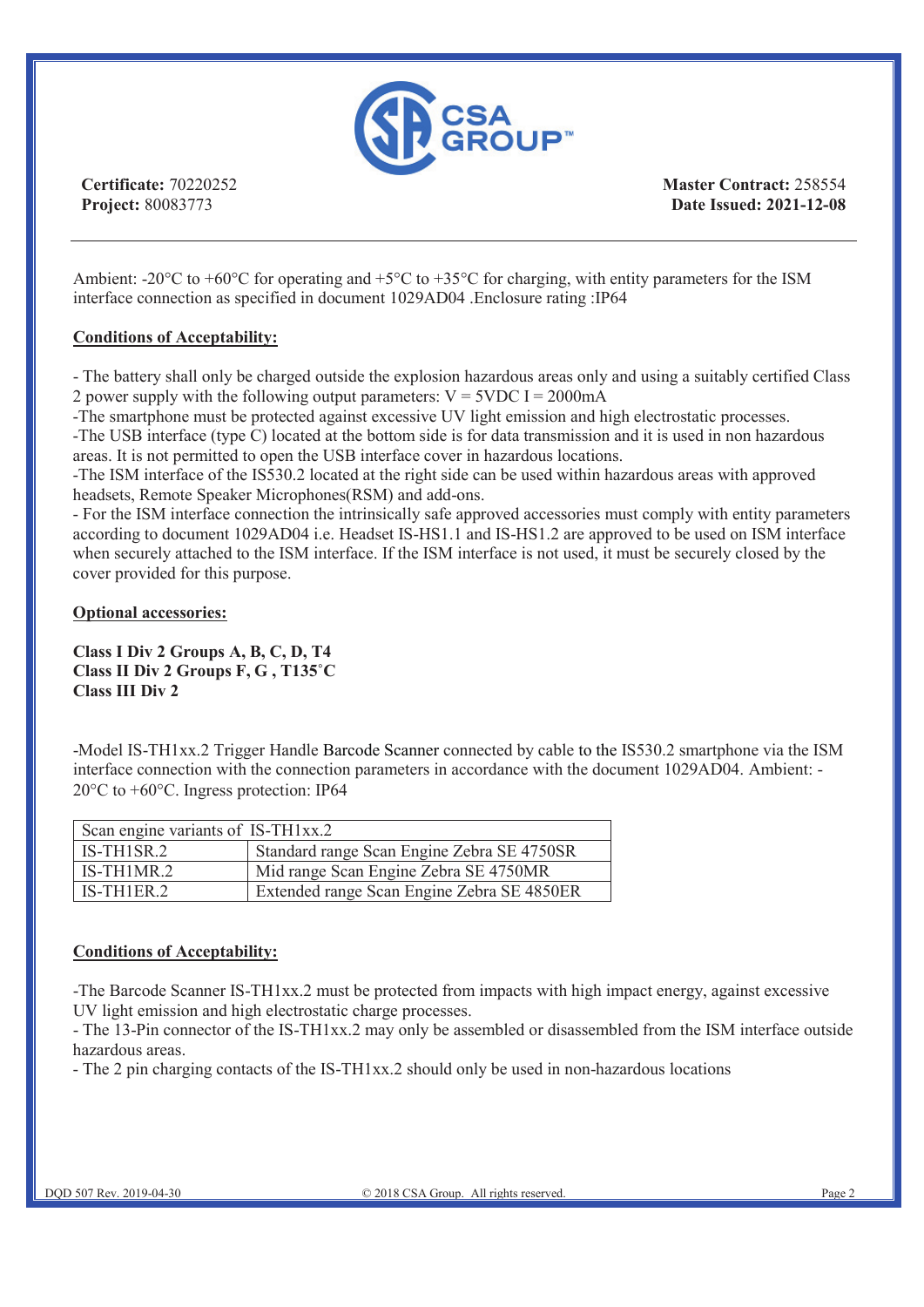

**Master Contract:** 258554 **Date Issued: 2021-12-08**

#### **APPLICABLE REQUIREMENTS**

| $\vert$ CSA C22.2 No.213-17/UL | Nonincendive electrical equipment for use in Class I and II, Division 2 |
|--------------------------------|-------------------------------------------------------------------------|
| 121201 $9^{th}$ Ed.            | and Class III, Divisions 1 and 2 hazardous (classified) locations       |
| $CRN/CSA-C22.2$ No. 60079-     | Explosive Atmospheres - Part 28: Equipment – Protection of              |
| 28:16                          | Equipment and transmission systems using optical radiation              |
| ANSI/UL 60079-28:2017          | Explosive Atmospheres - Part 28: Equipment – Protection of              |
|                                | Equipment and transmission systems using optical radiation              |

#### **ORDINARY LOCATIONS APPLICABLE REQUIREMENTS (Addressed in CSA Ordloc report No. 70220249):**

| $\text{CAN/CSA-C22.2 No. } 62368$ - | Audio/Video, Information and Communication Technology                                           |
|-------------------------------------|-------------------------------------------------------------------------------------------------|
| 1:14                                | Equipment – Part 1:Safety Requirements                                                          |
| ANSI/UL 62368-1 2 <sup>nd</sup> Ed. | Audio/Video, Information and Communication Technology<br>Equipment – Part 1:Safety Requirements |

#### **MARKINGS**

The manufacturer is required to apply the following markings:

- Products shall be marked with the markings specified by the particular product standard.
- Products certified for Canada shall have all Caution and Warning markings in both English and French.

Additional bilingual markings not covered by the product standard(s) may be required by the Authorities Having Jurisdiction. It is the responsibility of the manufacturer to provide and apply these additional markings, where applicable, in accordance with the requirements of those authorities.

The products listed are eligible to bear the CSA Mark shown with adjacent indicators 'C' and 'US' for Canada and US (indicating that products have been manufactured to the requirements of both Canadian and U.S. Standards) or with adjacent indicator 'US' for US only or without either indicator for Canada only.

In addition to the above markings, the label shall contain:

- CSA Monogram with "C-US" indicator
- Company name and/or Master Contract number
- Date code of manufacture and a serial number
- Hazardous locations designation :
- Class I Div 2 Groups A, B, C, D, T4
- Class II Div 2 Groups F, G, T135˚C
- Class III Div 2
- Temperature code rating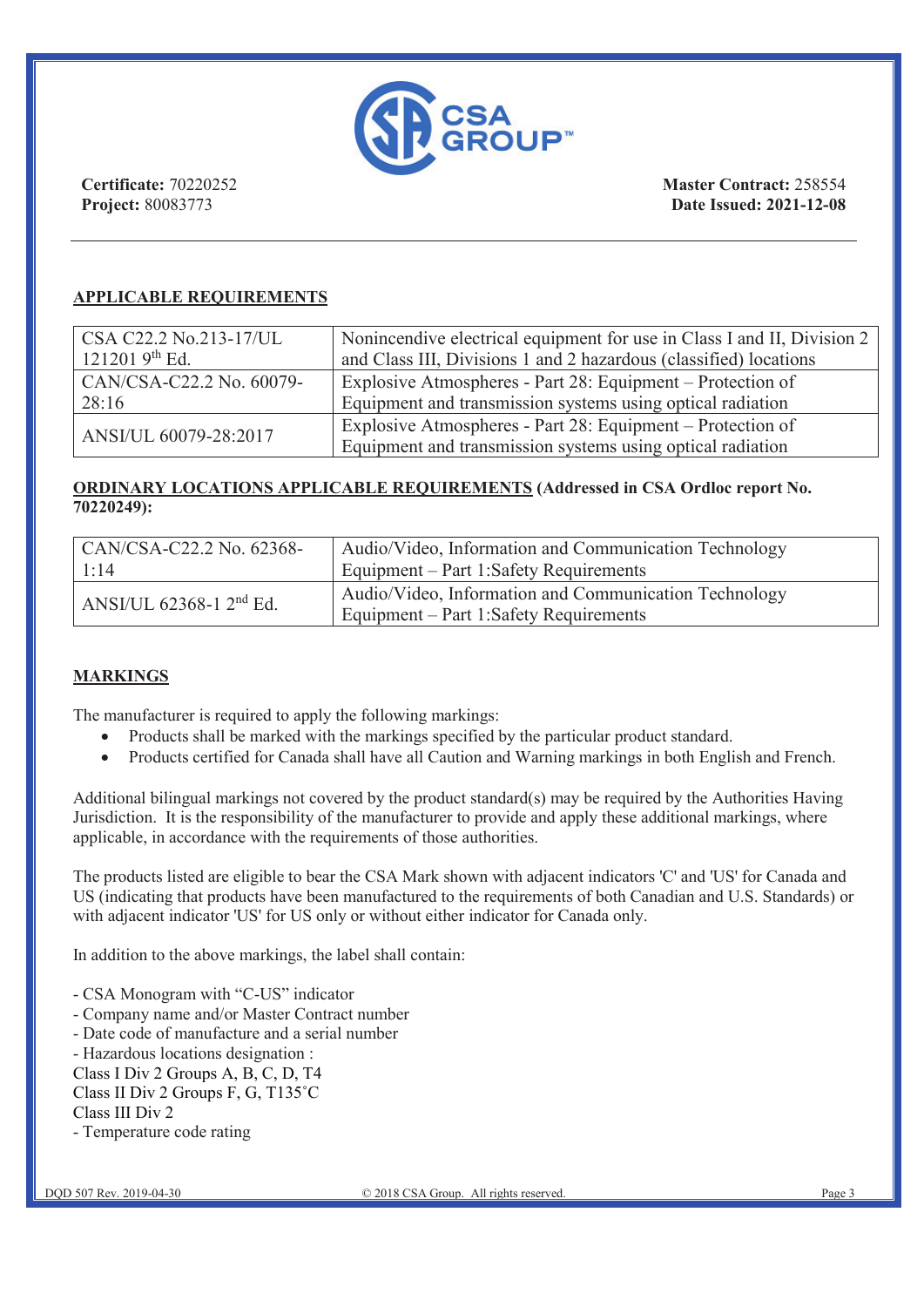

**Master Contract:** 258554 **Date Issued: 2021-12-08**

- Ambient Temperature Range

- The certificate number "CSA19CA70220252"
- The words "Intrinsically Safe" in English and in French
- The following warnings in English and French:
	- o Warning: Read and understand the manual before operating!<br>  $\circ$  Warning: Do not charge or open in Ex-hazardous areas!
		- Warning: Do not charge or open in Ex-hazardous areas!

Copy the nameplate:



Copy the battery nameplate:



#### **For Optional accessories:**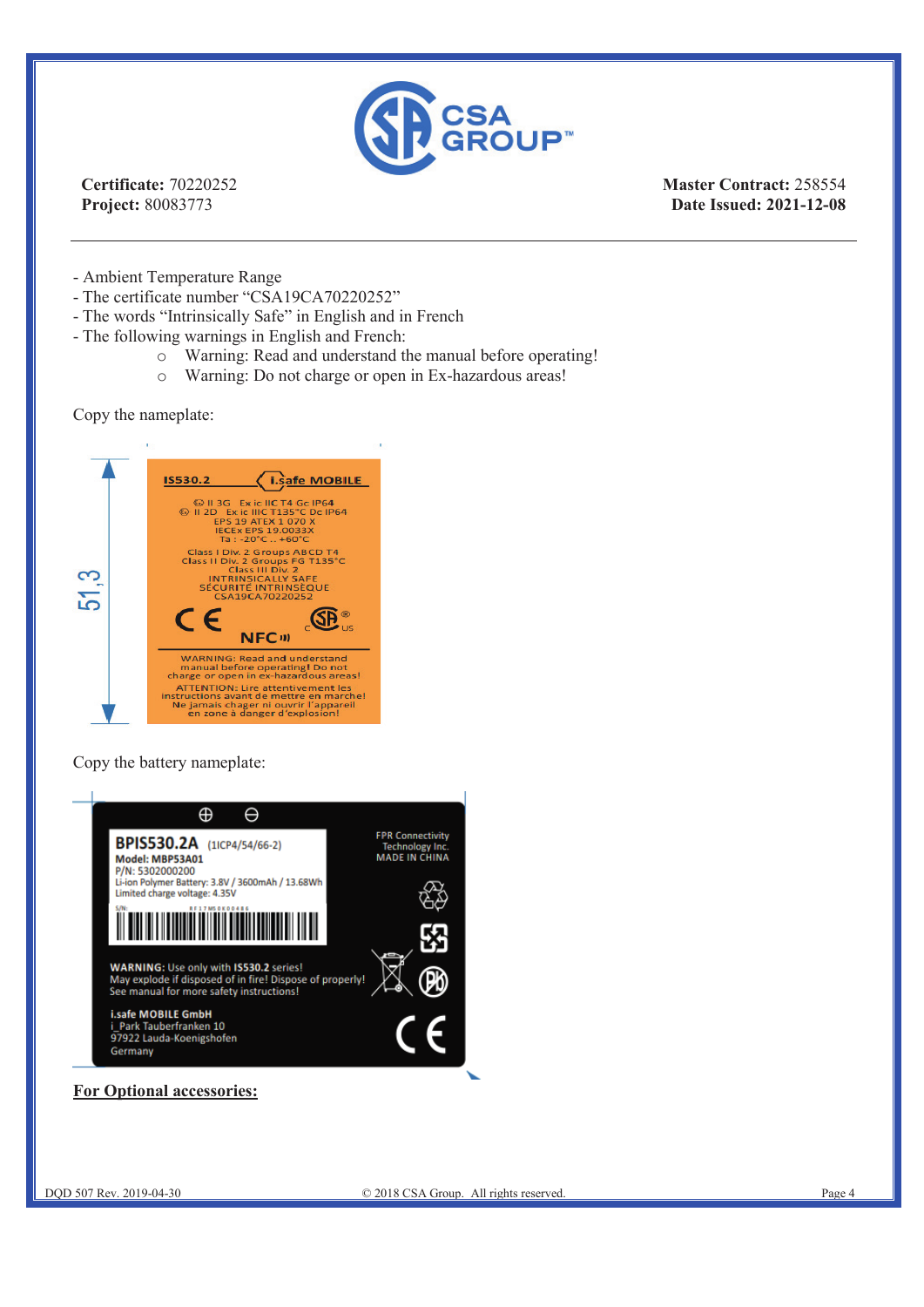

**Master Contract:** 258554 **Date Issued: 2021-12-08**

The following marking details appear on the IS-TH1xx.2 model, on a label made from Polycarbonat, back printed, glued with self adhesive 3M 9471 or 3M 467MP or 3M 9448:

- CSA Monogram with "C-US" indicator
- Company name and/or Master Contract number
- Date code of manufacture and a serial number

- Hazardous locations designation :

- Class I Div 2 Groups A, B, C, D, T4
- Class II Div 2 Groups F, G , T135˚C Class III Div 2
- Temperature code rating
- Ambient Temperature Range
- The certificate number "CSA21CA80083773X"
- The words "Intrinsically Safe" in English and in French
- The following warnings in English and French:
	- o Warning: Read and understand the manual before operating!
	- o Warning: Do not charge or open in Ex-hazardous areas!

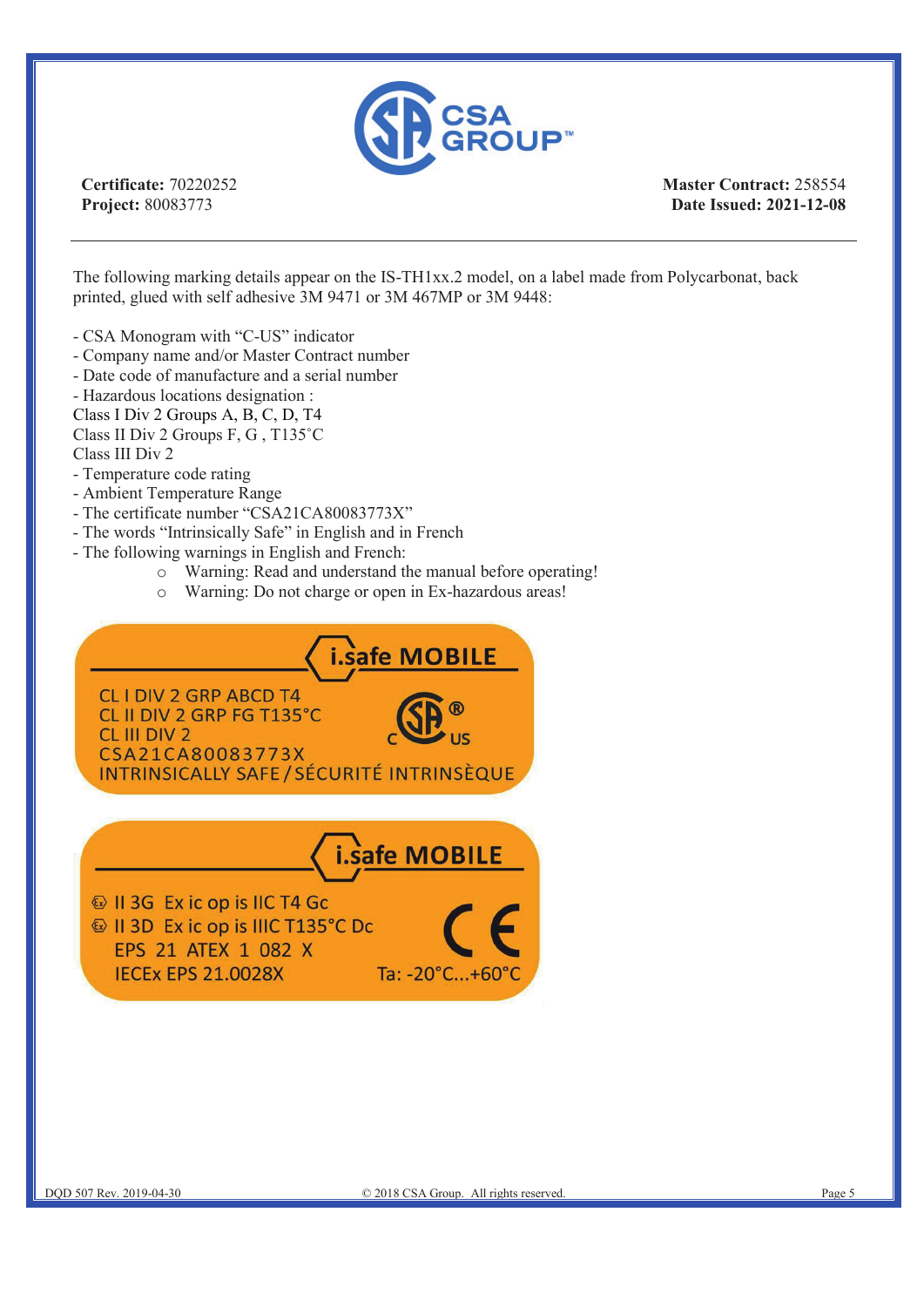

**Master Contract:** 258554 **Date Issued: 2021-12-08**



#### Notes:

Products certified under Class C225803, C225883 have been certified under CSA's ISO/IEC 17065 accreditation with the Standards Council of Canada (SCC). www.scc.ca

liter

Products certified under Class C225803, C225883 have been certified under CSA's ISO/IEC 17065 accreditation with the Standards Council of Canada (SCC). www.scc.ca